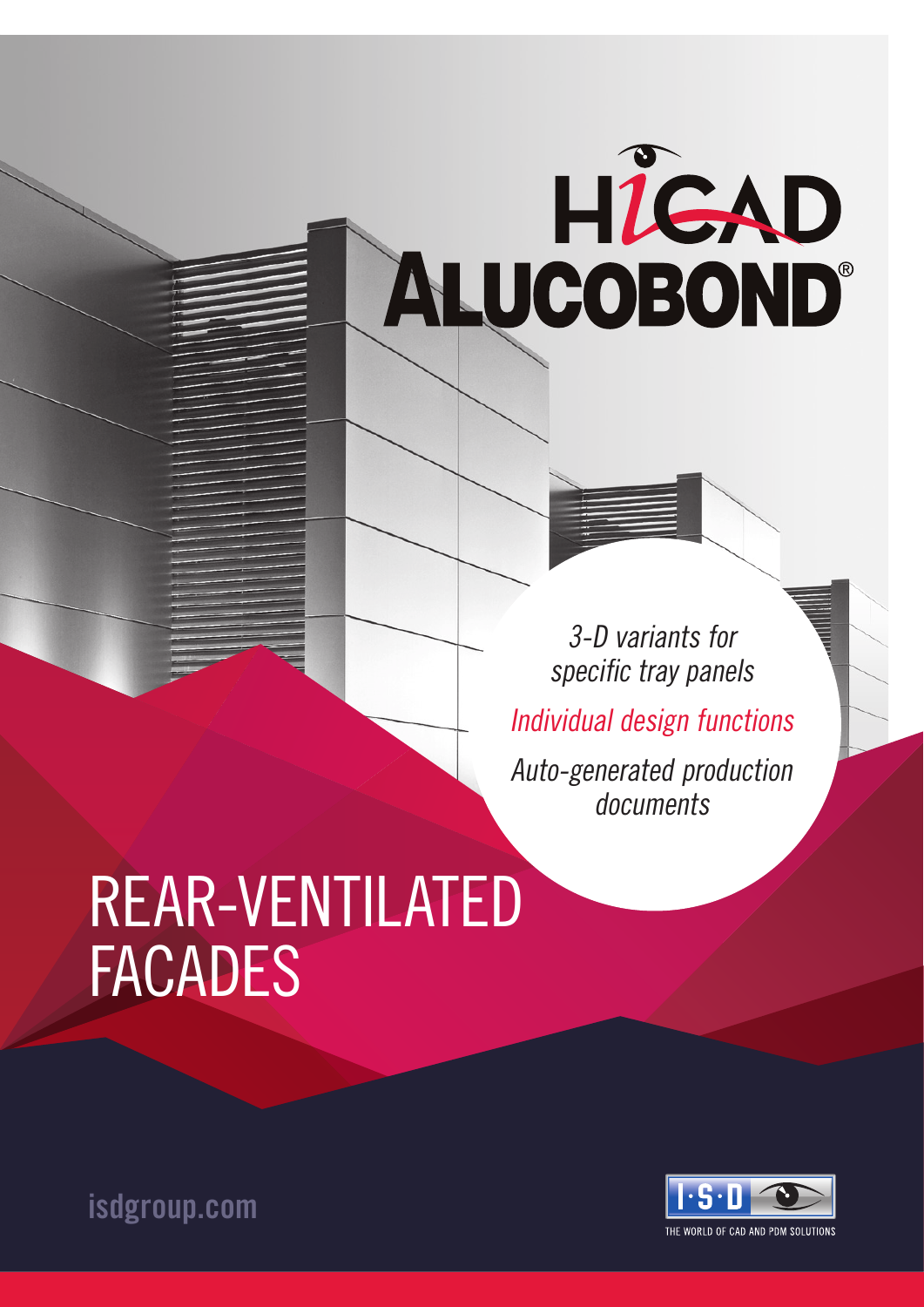# HiCAD ALUCOBOND® : The new CAD solution

Benefit from the tried and tested, practice-oriented functions of HiCAD which have been expanded especially for ALUCOBOND® composite panels for facades.

The joint development of the ISD Software und Systeme GmbH in Dortmund and the 3A Composites GmbH in Singen enables an accurate planning of complete building shells from the first concept and the output of the related production documents to the immediate passing of the data to CNC machines.

The new, exclusive HiCAD ALUCOBOND® extension module has been geared towards designing with ALUCOBOND® composite panels. It allows the user to create 3-D variants for ALUCOBOND®-specific tray panels as early as in the planning phase. In addition, it enables an automatic placing of ALUCOBOND® tray panels into a 3-D grid. Furthermore, HiCAD ALUCOBOND® offers various individual designing functions, such as

the detailing of corner connections, clasps and fasteners. A wide range of ALUCOBOND® coatings allows a convenient integration of required surface types and colour variants.

The interface to the production lines is created by supplementing the design data in HiCAD with ALUCOBOND® specific allowance data and passing them automatically to the CNC machines in the production department.

11

»With HiCAD we have finally discovered a BIMcapable CAD system that effortlessly combines standard functions with innovations. Besides the new, exclusive HiCAD ALUCOBOND® functions, the unique 2-D/3-D associativity is one of the highlights of the software.«

Dr. Amin Emami, Head of Technical Department, 3A Composites GmbH

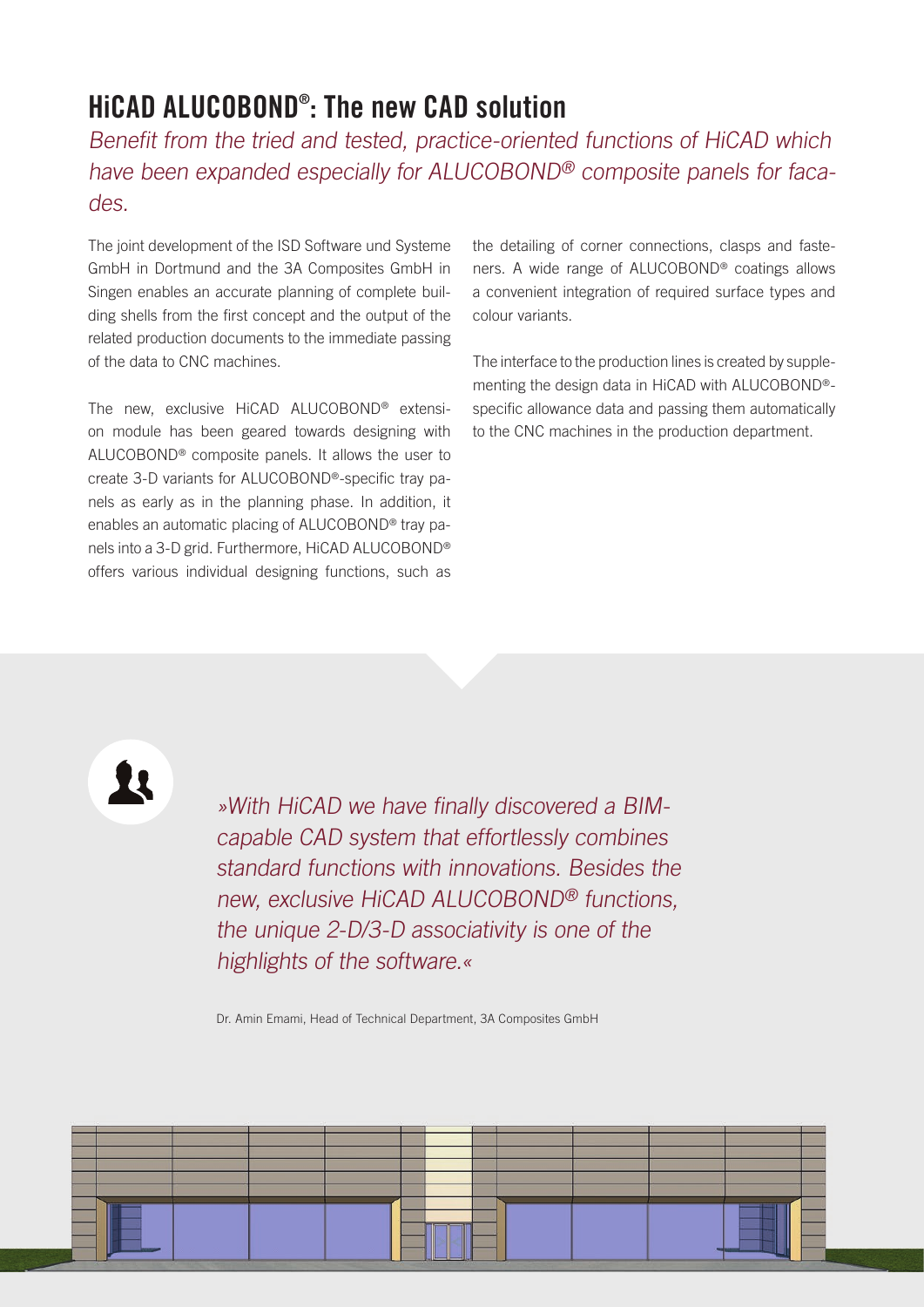

The functionalities of HiCAD ALU-COBOND® are as extensive as the colour palette of ALUCOBOND®. Besides plain, metallic and effects colours, customized colours are available on request.

### This is how it's done

The functionalities of HiCAD ALUCOBOND® are as extensive as the colour palette of ALUCOBOND®. Besides plain, metallic and effects colours, customized colours are available on request.

#### The product properties of ALUCOBOND®

With their high quality, resilience and unique appearance, the ALUCOBOND® products stand for sustainable construction quality and meet even the highest design requirements. The facade materials possess outstanding product characteristics such as perfect flatness, a wide range of surface types and colours as well as an excellent formability.

ALUCOBOND® for rear-ventilated facades combines the features of energy-efficient construction, economic viability and architectural quality. The rearventilated construction technique is perfectly suited for creating facades on new and old buildings as well as on roof constructions and interior elements.

#### HiCAD – the practice-oriented CAD solution in civil engineering

Our CAD system HiCAD effortlessly combines tradition with innovation: As an industry-comprehensive CAD system it does not only provide functions for all conceivable tasks in the field of civil engineering, but also the tools that are required for all related fields of industry – in one single CAD system, thus sparing you switching between applications. The industry-specific, special HiCAD functions for mullion and transom facades, industry and panel facades as well as sheet metal and element facades allow a fast an easy realisation of room-closing elements for all building types. Thanks to the HiCAD ALUCOBOND® solution, HiCAD now enables ALUCOBOND® users to completely realize their tasks in full 3-D and with only one CAD system.



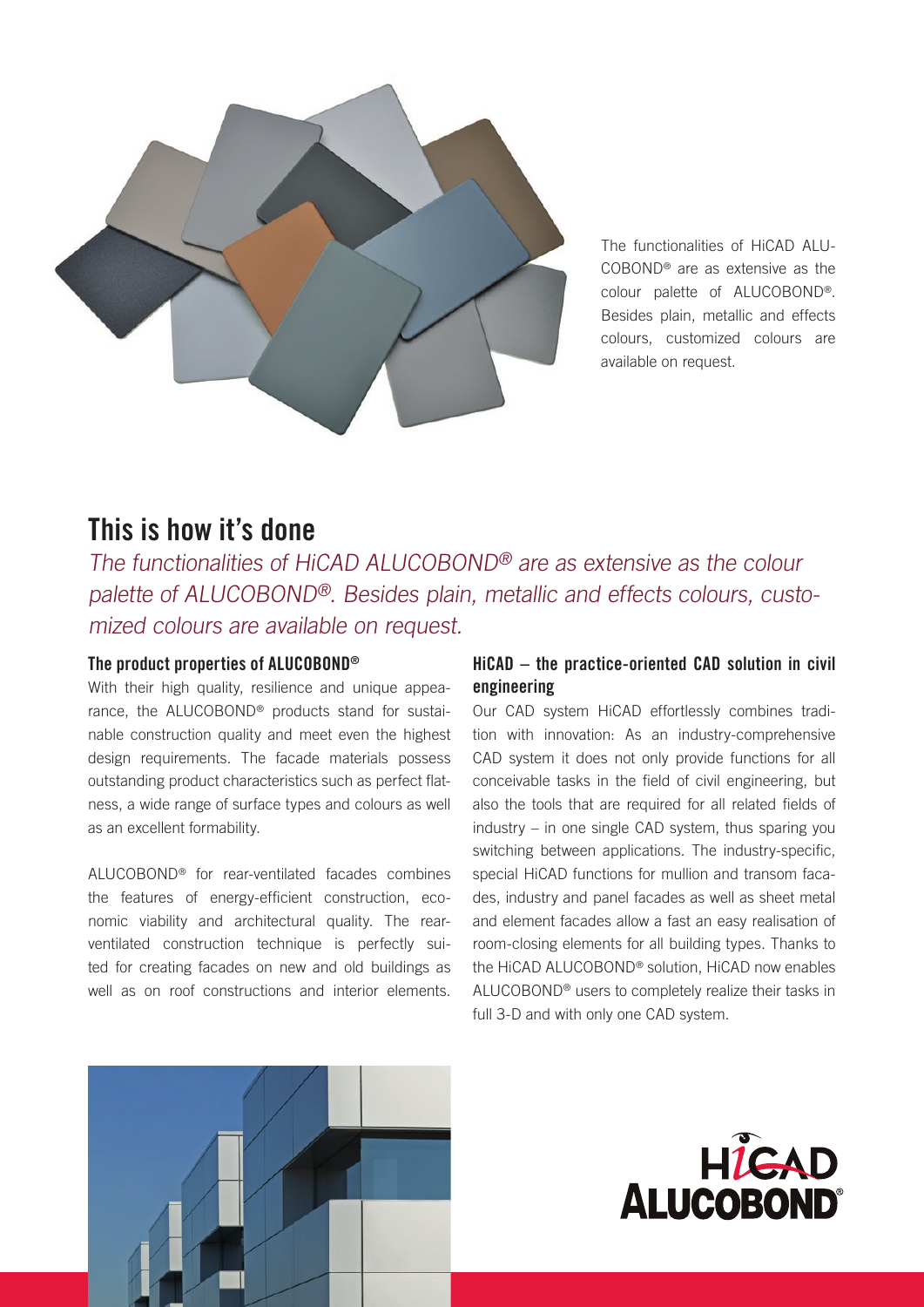HiCAD instantly makes all required documents available – from the output of the selected material to drawings and BOMs.

#### Design creatively in 2-D or 3-D

You can work flexibly right from the start, whether in 2-D, 3-D or a combination of the two methods, while HiCAD supports you with its powerful functions. Choose our special suites for your requirements – the selection ranges from the pure ALUCOBOND® planner to individual 3-D facade and glazing planning tools.

Use our expert system to apply manufacturer-specific surfaces and colours without any additional effort. In Hi-CAD you have direct access to the ALUCOBOND® Shader / Surfaces as semi-finished products. This ensures an accurate output of the material in annotations, drawings and bills of materials. The representation of the facade adjusts itself in shaded HiCAD views to the wide range of ALUCOBOND® coatings, enabling an effortless integration of the required surfaces and colour variants into your drawing.

#### Modify and shape your models with smart functions

Configure and conceptualize your ideas at high speed with the help of HiCAD and the exclusive HiCAD ALUCOBOND® solution! Use 3-D planning grids for the realisation and subsequent modification of simple or complex facade constructions. Smart functions allow a targeted and fast modification and detailing of corner connections, fasteners, clasps and other components, e.g. for creating connections to substructures. In case of changes the concerned joints and connections will be adjusted automatically.

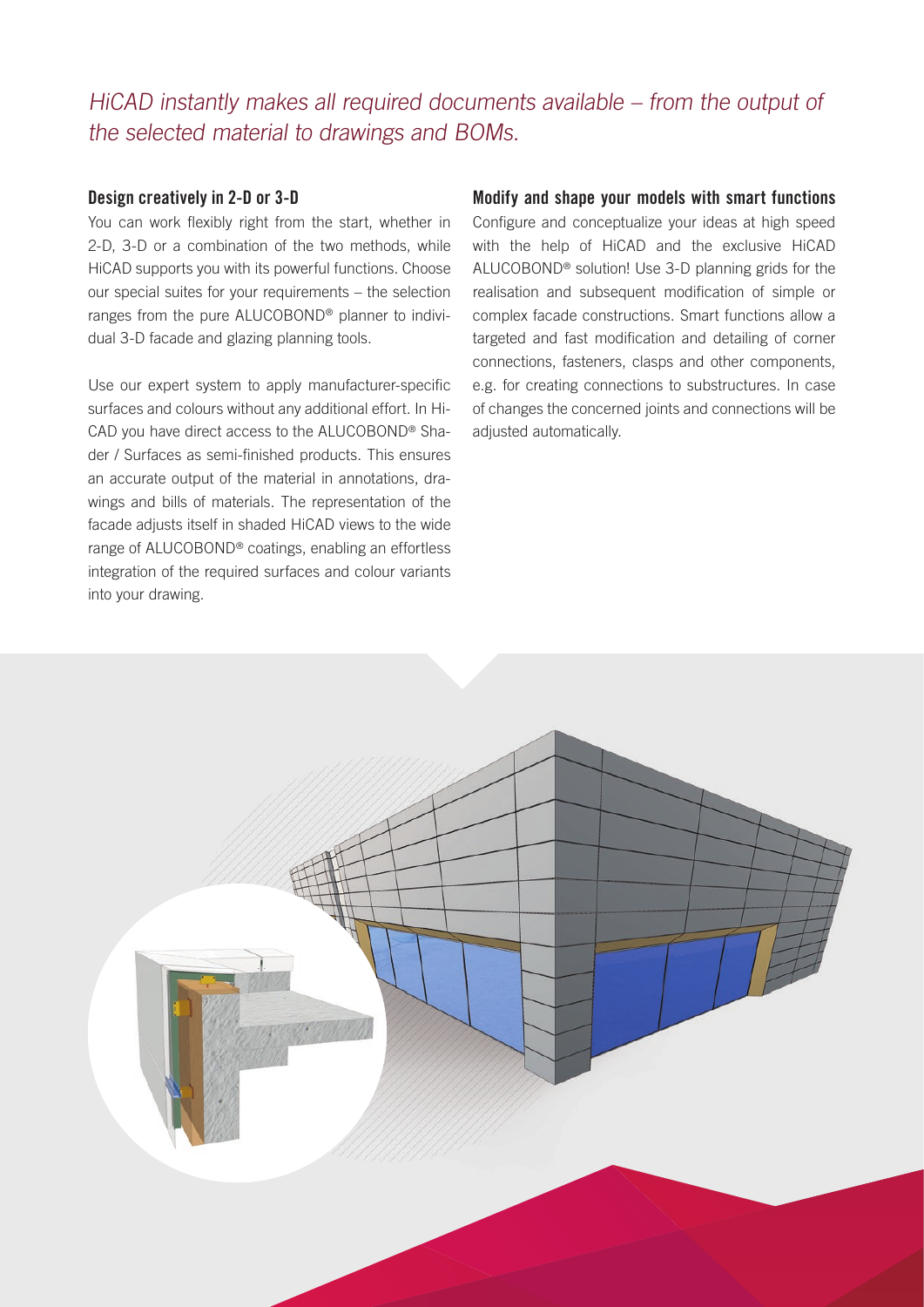# HiCAD – At a glance

Thanks to its modular structure, HiCAD can be individually extended and adjusted to our company-specific needs at any time. Four configuration levels of HiCAD ALUCOBOND® are available, which can be optimally supplemented with the HiCAD modules "Profile Installation" and "Element Installation". If you are frequently dealing with cross-sectoral projects, you should also take a look at our solutions for mechanical engineering, plant construction, sheet metal processing, steel, metal and facade engineering and the creation of glazing constructions. Please feel free to contact us and request further information.



| <b>HICAD ALUCOBOND®</b>                                                                                                                                                                                                                                                                                       | <b>Suite</b><br><b>Standard</b> | <b>Suite</b><br><b>Premium</b> |  |
|---------------------------------------------------------------------------------------------------------------------------------------------------------------------------------------------------------------------------------------------------------------------------------------------------------------|---------------------------------|--------------------------------|--|
| <b>Basic functions</b><br>Sketching and modelling functions, constraints management, itemisation<br>and identical part search, standard interfaces                                                                                                                                                            | $\checkmark$                    | $\checkmark$                   |  |
| <b>Report Manager professional</b><br>Deriving of quantity and structure BOMs from CAD structures, export as HTML, Excel or TXT<br>file, sorting by various criteria, individual filter options for columns, calculation operations<br>for columns, identical part search according to user-specific criteria |                                 | $\checkmark$                   |  |
| 3-D modelling and 3-D fasteners<br>Innovative 3-D functions and tools for realistic product models; standard<br>parts for bolts, screws, studs, washers, nuts, dowels, anchors etc.                                                                                                                           | $\checkmark$                    | $\checkmark$                   |  |
| <b>Simulations</b><br>Motion simulations and physical simulations taking gravity into account,<br>with collision check and video creation                                                                                                                                                                     |                                 | $\checkmark$                   |  |
| <b>Sheet Metal professional</b><br>Automatic development, blank calculation, calculation of estimated costs for laser<br>cutting, production-oriented creation of sheet metal constructions with the help of<br>special functions, e.g. for user-specific blank creation, bending simulations etc.            | $\checkmark$                    | $\checkmark$                   |  |
| 2-D drawing functions<br>State-of-the-art 2-D drawing functions, 2-D HCM variant technology,<br>all required 2-D drawing elements, 2-D standard parts                                                                                                                                                         |                                 | $\checkmark$                   |  |
| <b>Metal Engineering</b><br>Special glass, metal and facade engineering functions for a fast realisation of<br>room-closing elements in mullion-transom facades, LogiKal® interface                                                                                                                           |                                 | $\checkmark$                   |  |
| Document and Drawing Management in Civil Engineering (Management + BIM)<br>For a safe project handling with access to current design data, auto-generated<br>drawings and bills of materials throughout the complete enterprise<br>(* only in conjunction with HELiOS Engineer)                               |                                 |                                |  |

Version: HiCAD 2018. The availability of the functions described in this brochure depends on the configuration level of your product. All suites are individually extendable, e.g. by additional standard part packages, interfaces, extension modules or HELiOS PDM modules.